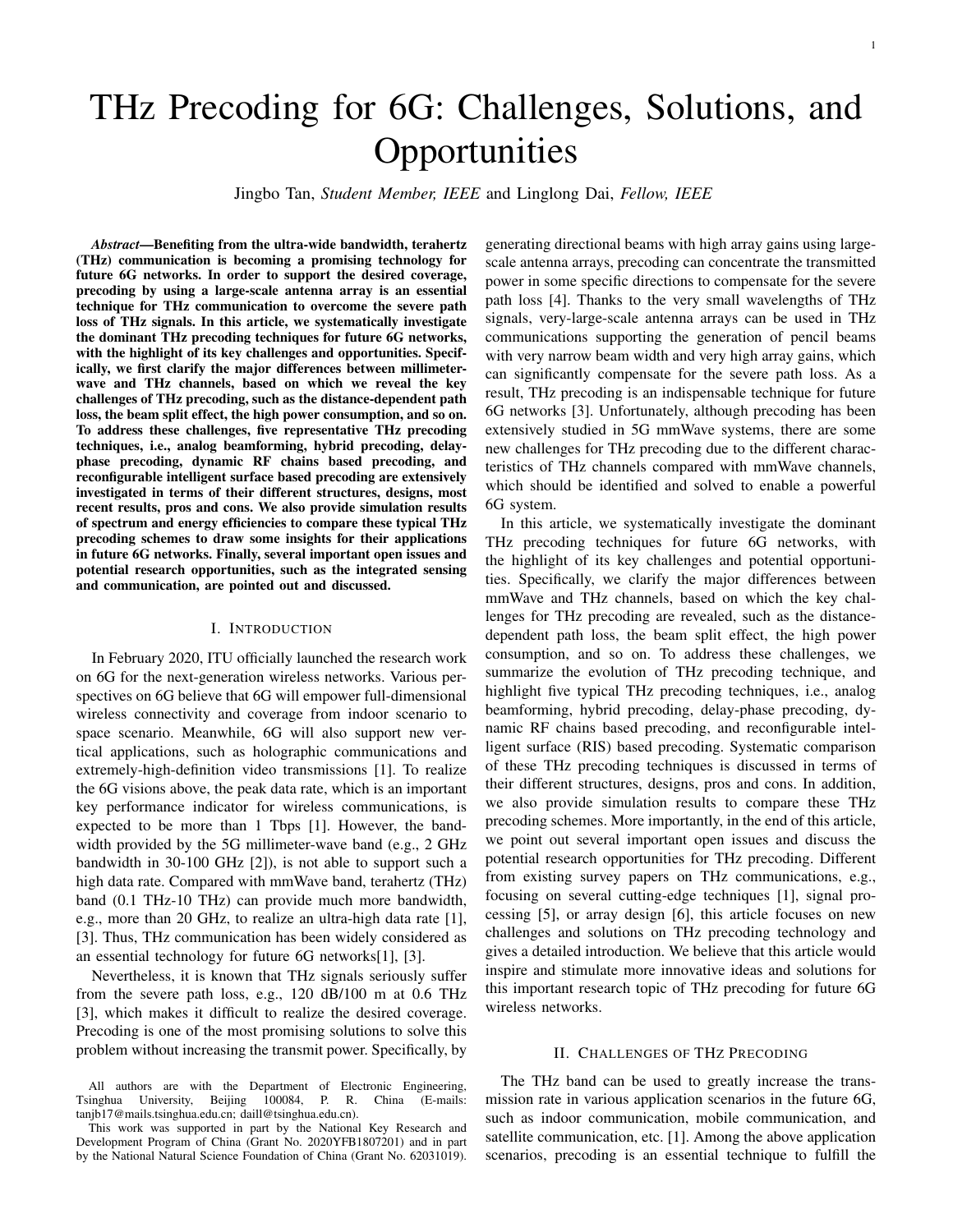2

potential performance of THz communications. In this section, we first introduce the fundamental principle of precoding. Then, we identify the major differences between THz and mmWave channels, based on which the key challenges for THz precoding will be revealed.

## *A. Principle of THz Precoding*

Precoding is a channel adaptive technique, which preprocesses the transmitted signal based on the channel information at the transmitter [2]. Usually, THz precoding is separated by analog beamforming and digital precoding due to the application of hybrid analog-digital precoding structure.

The most important function of analog beamforming is to generate directional pencil beams to compensate for the severe path loss of THz signals. To realize this goal, incremental phase shifts should be compensated at different antenna elements. Generally, the array gain realized by beamforming is proportional to the antenna number. Considering the antenna spacing is usually set as half of the wavelength and the wavelength of THz signals is very small, we can employ very-large-scale antenna array (e.g., 1024-element [3]) in THz communications, which is much larger than that in mmWave communications (e.g., 256-element [2]). Therefore, the severe path loss can be compensated by a high-array-gain pencil beam, e.g., 60 dB array gain [3].

On the other hand, the digital precoder is utilized to maximize the achievable rate or eliminating inter-stream/user interference. Generally, the digital precoder can be designed based on the equivalent channel after analog beamforming by using conventional principles, e.g., singular value decomposition or zero-forcing [2].

#### *B. Key Challenges*

As one of the key techniques, precoding has already been extensively investigated in 5G mmWave networks [2]. Nevertheless, due to the different characteristics of THz channels compared with mmWave channels, there are some new challenges for THz precoding. Table I shows the major differences between mmWave and THz channels [3], based on which the key challenges for THz precoding are explained as follows.

*1) Distance-Dependent Path Loss:* Due to the significant molecular absorption, the propagation distance of THz signal will not only determine the value of path loss, but also affect the available bandwidth [3]. Specifically, Fig. 1 illustrates the path loss in the THz band against the frequency for different transmission distances [3], where the sharp increase of path loss is induced by the molecular absorption. We can observe that the available bandwidth window is distance-dependent in THz band, e.g., the available bandwidth window w1 for the transmission distance of 10 m is 0.51-0.68 THz, while the available bandwidth window w2 for the transmission distance of 100 m is 0.56 -0.67 THz. This distance-dependent path loss is not significant in the mmWave band, but is quite obvious in the THz band. Since most existing precoding methods are mainly using unified available bandwidth window to serve different users at different distances, they may suffer from severe performance loss in THz communications. Therefore,



Fig. 1. Distance-dependent path loss in THz band. The channel model considers the air with 10% relative humidity, where both the propagation loss and the loss caused by the molecular absorption of oxygen, water vapor and other atmospheric compositions are considered [7].

the distance-dependent path loss has to be addressed for THz precoding.

*2) Beam Split Effect:* To carry out precoding, the most widely utilized signal processing components to realize phase shifts are analog phase-shifters (PSs). Generally, the required phase shifts are related to the wavelength, which is determined by the carrier frequency. This is not a matter for narrowband systems with a small frequency range. However, in wideband systems with a large frequency range, since the PSs can only realize *frequency-independent* phase shifts, the beams generated by PSs may disperse to the surrounding directions, and thus introduces the array gain loss [8]. This effect is called as beam squint in mmWave systems [2], where the array gain loss is not serious. However, as shown in Fig. 2, the ultra-wide bandwidth and the very narrow pencil beam in THz systems will significantly aggravate this effect, where the beams at different frequencies may split into different directions far away from the target user. Therefore, this beam split effect will result in much more severe performance loss for THz precoding, and consequently lead to the unacceptable degradation of the achievable rate performance [8].

*3) High Power Consumption:* Two major reasons lead to high power consumption of THz precoding: low efficiency of hardware components and a large number of antennas. On one hand, compared with mmWave power-amplifiers (PAs) with efficiency about 20%-30%, the efficiency of THz PAs usually cannot exceed 10% [9]. Besides, THz digital-to-analog converters (DACs) suffer large output signal attenuation as 2.3 dB/10 GHz with increasing frequency [10]. On the other hand, in widely adapted fully-digital precoding, each antenna element is connected to a dedicated radio-frequency (RF) chain, so precoding can be easily realized by baseband signal processing. However, since a single RF chain in THz band requires large power consumption (e.g., 250 mW [4]), a large number of antennas will result in huge power consumption. Although it can be relieved by replacing RF chains with analog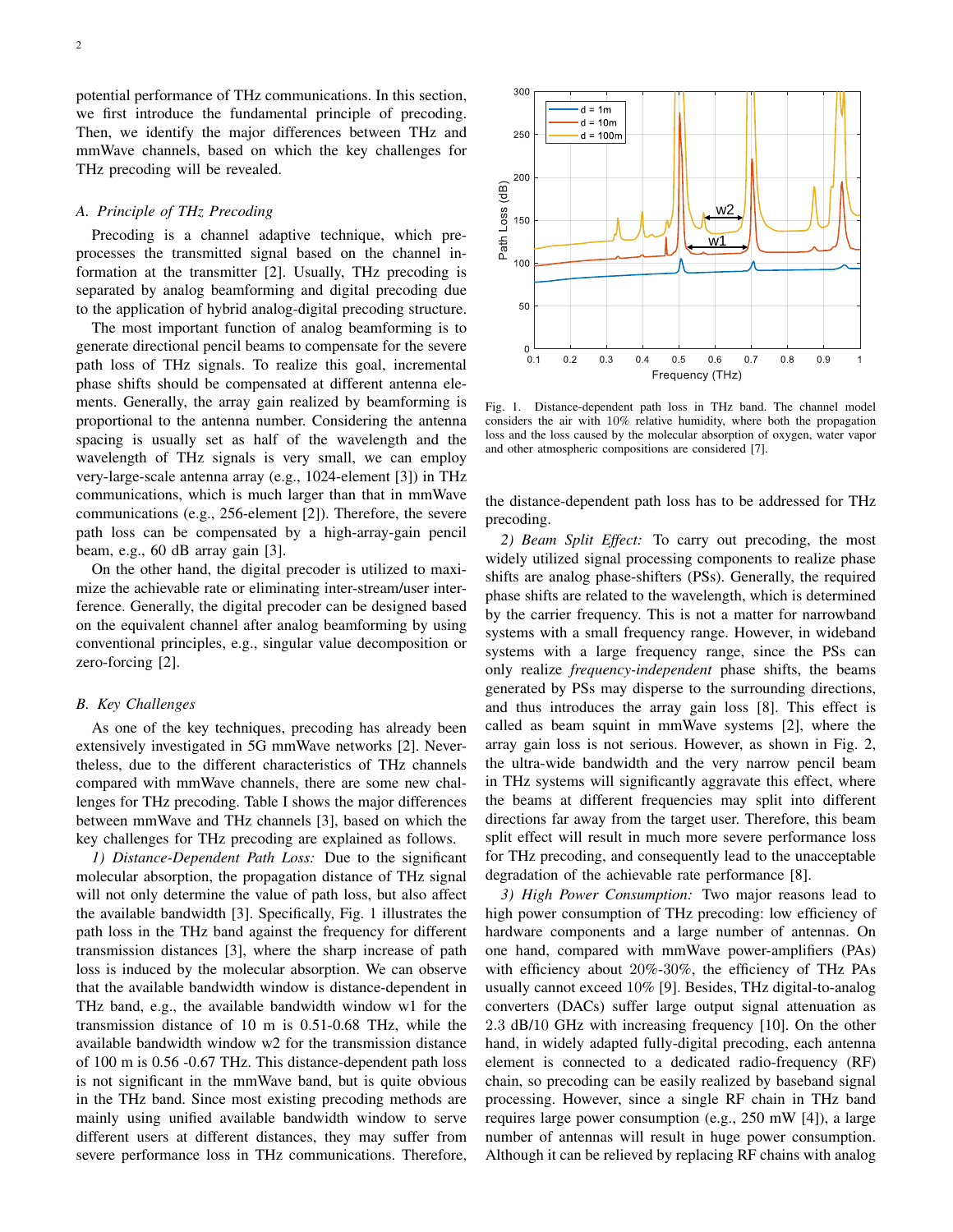|                         | mmWave                    | <b>THz</b>                         |
|-------------------------|---------------------------|------------------------------------|
| Frequency band          | 30-100 GHz                | $0.1-1$ THz                        |
| Bandwidth               | Wide bandwidth            | Ultra-wide bandwidth               |
| Molecular absorption    | Not significant           | Significant                        |
| Propagation path number | A few paths               | Line-of-sight (LoS) path dominant  |
| Propagation path loss   | Severe loss               | More severe and distance-dependent |
| Number of antennas      | large-scale antenna array | Very-large-scale antenna array     |
| Beam width              | Narrow beam               | Pencil beam                        |
| Wideband effect         | Beam squint               | Beam split                         |

TABLE I COMPARISON BETWEEN MMWAVE AND THZ CHANNELS

components such as PSs (e.g., 30 mW [4]), the large number of PSs resulted by the large number of antennas makes THz systems still suffer from high power consumption.

*4) Mixed Near-Field and Far-Field Propagation:* In THz communication systems with very-large-scale antenna array at the transmitter, receivers tend to lie in the near-field region of the transmitter due to a large Rayleigh distance. For instance, the Rayleigh distance approaches 500 m at 300 GHz [11]. For receivers within this wide near-field range, the sphere wave assumption based channel should be considered. While, for the receivers out of the near-field range, the traditional farfield planar wave assumption based channel should be adapted. This mixed near-field and far-field propagation property may lead to challenges in two aspects. Firstly, traditional precoding schemes solely considering far-field planar wave assumption based channel may suffer performance loss because of the mismatch with near-field sphere wave assumption based channel. Secondly, traditional low-RF complexity precoding structures cannot make full use of different degree-of-freedoms (DoFs) provided by the near-field channel and the far-field channel.

*5) Blockage:* THz communication mainly relies on the LoS path due to the high frequency. When the LoS path is blocked, the achievable capacity of THz channel is quite limited, which makes it hard to serve the users without LoS path. How to deal with the blockage by new precoding structure or scheme becomes a challenge for THz precoding.

#### III. THZ PRECODING TECHNIQUES

To relieve the hugh power consumption, THz precoding techniques are mainly based on low RF-complexity solutions by introducing analog components [3]. In this section, we will highlight five representative THz precoding techniques with low RF-complexity as shown in Fig. 3.

## *A. Analog Beamforming*

*1) Hardware Structure:* Analog beamforming is a basic precoding technique. The key idea is to utilize only one RF chain and a PSs network to reduce RF-complexity [12]. The hardware structure of analog beamforming is shown in Fig. 3, where the RF chain is connected to all antenna elements via PSs.



Fig. 2. THz wideband beam split effect.

*2) Analog Beamforming Design:* Since only one RF chain is employed in analog beamforming, only one user with a single transmitted data stream can be served. Under this circumstance, the optimal beamforming design is to generate a beam towards the physical direction with the highest channel power, which is usually the LoS path direction in the THz channel.

*3) Pros and Cons:* By utilizing analog PSs and one RF chain, the analog beamforming requires quite low power consumption, where the number of PSs is equal to the antenna number. However, analog beamforming can only support single-stream transmission, which cannot be easily applied in multi-user or multi-stream scenarios because of the lack of digital precoding [2]. Besides, analog beamforming can only adjust the phase of the beamforming vector due to the hardware constraint, which will result in some performance loss [2].

#### *B. Hybrid Precoding*

*1) Hardware Structure:* To support multi-stream transmission with low power consumption, hybrid precoding with a few RF chains has been proposed [2], [4]. The key idea of hybrid precoding is to realize precoding by a large-dimensional analog beamformer realized by analog components (e.g., PSs) and a small-dimensional digital precoder realized by a small number of RF chains, where the number of RF chains is much smaller than the antenna number (e.g., 4 RF chains for 1024 antenna elements). Therefore, multiple streams can be transmitted simultaneously. There are several connection structures between RF chains and PSs. For example, the fullconnected structure is shown in Fig. 3 [13], where each RF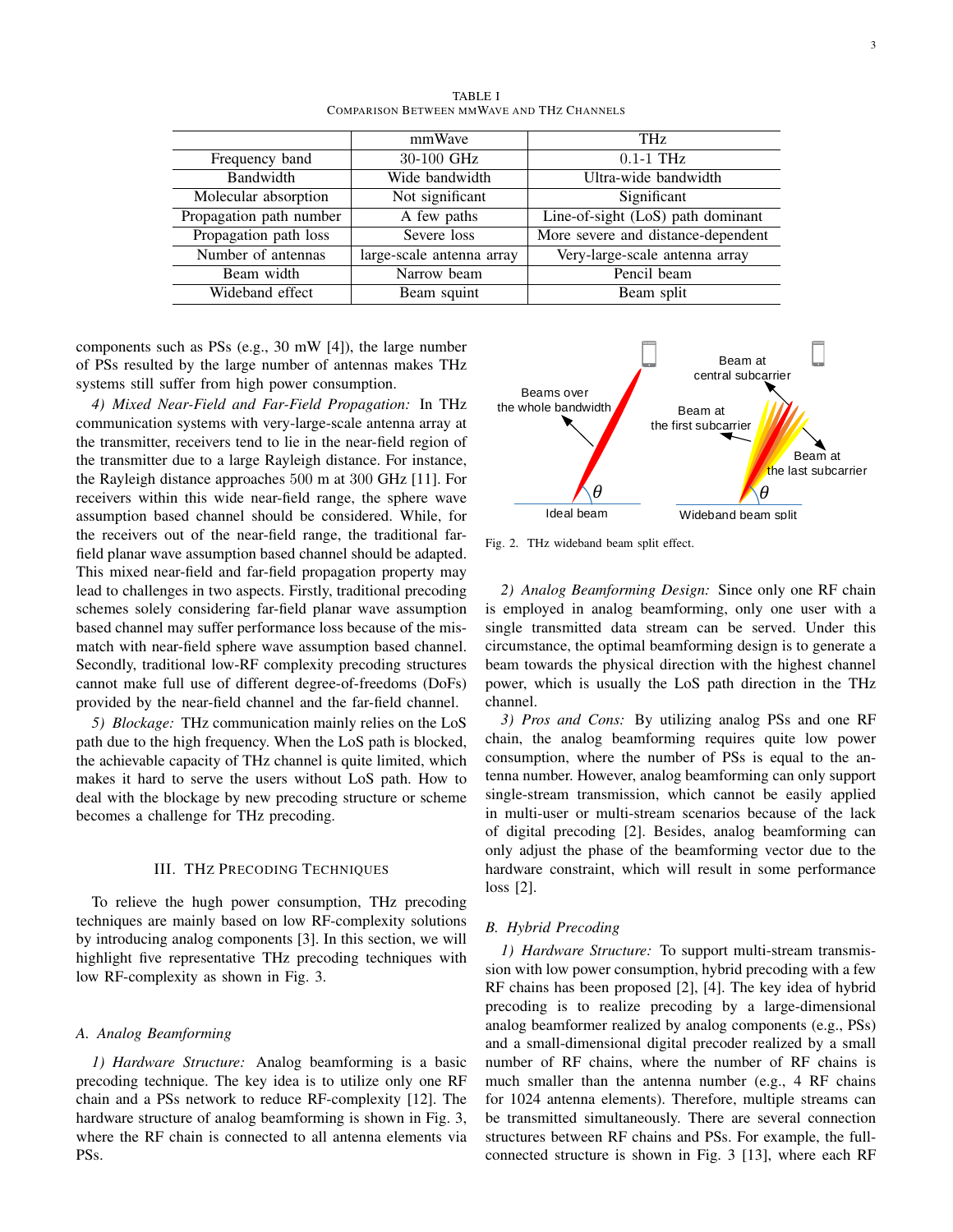

Fig. 3. THz precoding techniques: analog beamforming, hybrid precoding, delay-phase precoding, Dynamic RF chains based precoding, and RIS based precoding.

chain is connected to all antenna elements via PSs. Besides, the sub-connected structure is also widely considered [2], where each RF chain is only connected to a subset of antenna elements and the antenna elements connected by different RF chains are non-overlapping.

*2) Hybrid Precoding Design:* The precoding design problem is to design analog beamformer and digital precoder based on channel information to achieve the optimal achievable sumrate performance. The hybrid precoding design can be divided into two categories.

- Two-stage precoding design: Due to the non-convex hardware constraint of analog beamformer, the optimization problem of hybrid precoding design is difficult to solve. Regardless of full-connected structure or sub-connected structure, a representative low-complexity method is twostage precoding, where the analog beamformer and digital precoder are designed separately [4], [13]. Specifically, the analog beamforming is carried out for each user to maximize the array gain in the first stage. Then, in the second stage, the classical zero-forcing digital precoder is utilized to cancel the inter-user interferences. Thanks to the LoS path dominant property of the THz channel, the twostage precoding has been proved to be able to achieve the near-optimal sum-rate performance.
- Joint optimization based precoding design: Another category to design hybrid precoder is to jointly optimize

the analog beamformer and digital precoder. Specifically, [14] proposed an alternatively iterative method for the fullconnected structure, which alternately optimizes the digital precoder and analog beamformer without any restriction on the analog beamformer. For the sub-connected structure, a successive interference cancellation (SIC) based method was proposed in [2]. It firstly decomposes the non-convex hybrid precoding design problem into several convex subproblems, each of which optimizes a subset of antenna elements. Then, the analog beamformer and digital precoder are obtained part by part following the procedure in SICbased signal detection. Note that the complexity of joint optimization methods is usually higher than that of the twostage methods.

As revealed in Section II-B, it is a crucial challenge to mitigate the beam split effect for THz precoding. However, in wideband systems, the two-stage precoding designs based on *frequency-independent* PSs [13] will suffer from severe performance loss, since analog beams cannot be aligned with users. On the other hand, the joint optimization based precoding design can relieve the performance loss [14], but the performance is still restricted by PSs. An effective solution is to replace all PSs by time-delayers [12]. Utilizing the *frequency-dependent* phase shifts provided by time-delayers, the severe performance loss caused by the beam split effect can be mitigated.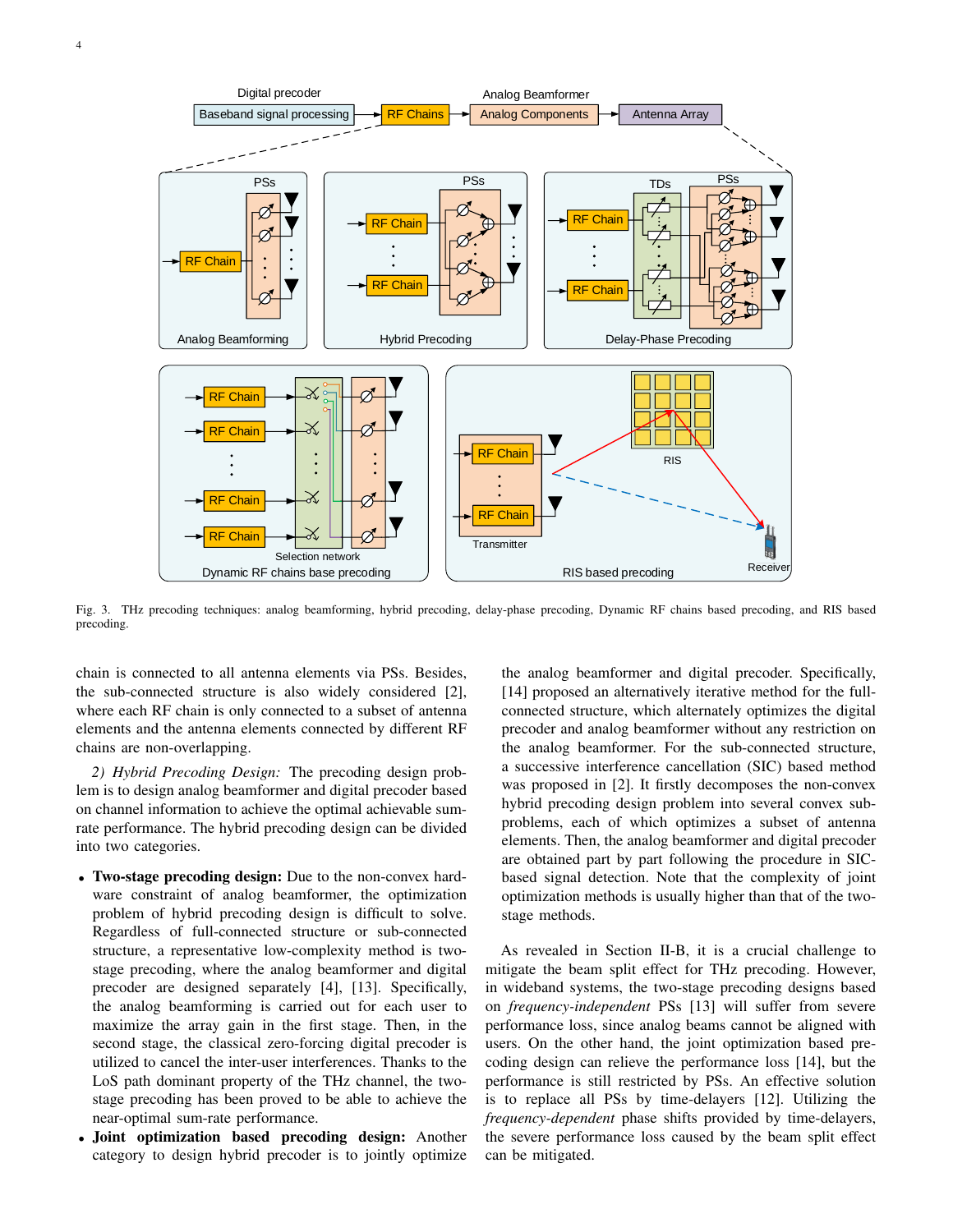*3) Pros and Cons:* In spite of more RF chains and higher power consumption on baseband digital processing compared with analog beamforming, hybrid precoding is able to achieve a better trade-off between achievable rate performance and power consumption by supporting multi-user or multi-stream transmissions. Specifically, the full-connected hybrid precoding structure can generate multiple beams, the number of which is equal to the number of RF chains. Since each beam utilizes all antenna elements, the optimal array gain and narrow beam width can be expected, which leads to satisfying performance. However, the number of PSs in the full-connected structure that is equal to the number of RF chains times the antenna number is quite large, which will still cause huge power consumption. In contrast, the sub-connected structure has the same number of PSs and antenna elements, which can further reduce power consumption. Nevertheless, since only part of antenna elements (a subset or several subsets) are exploited to generate a beam for a certain user, the sub-connected structure usually suffers from the array gain loss.

# *C. Delay-Phase Precoding*

*1) Hardware Structure:* The wideband beam split effect can be addressed by replacing traditional PSs with timedelayers. In this way, a large number of time-delayers are required for the full-connected structure. However, THz timedelayers consumes much higher power (e.g., 100 mW [4]) than traditional PSs (e.g., 30 mW [4]), which lead to a significantly increase on power consumption. To compensate for the beam split effect with low power consumption, a delayphase precoding structure has been recently proposed [8]. It introduces a time-delayers network between RF chains and traditional PSs network to realize *frequency-dependent* analog beamforming, but it has a significantly reduced number of time-delayers. Specifically, each RF chain is connected to several time-delayers, where the number of time-delayers is much smaller than the antenna number (e.g., 32 time-delayers per RF chain for 1024 antenna elements), and these timedelayers are connected to all the antenna elements via PSs in a sub-connected manner.

*2) Delay-Phase Precoding Design:* Unlike hybrid precoding where the analog beamformer is solely realized by PSs, the analog beamformer in the delay-phase precoding is divided into two concatenated parts. One is realized by PSs, and the other is realized by time-delayers. A two-stage precoding design method is proposed for delay-phase precoding [8]. In the first stage, the PSs generate frequency-independent beams towards different users similar to that in [13]. Then, the time delays provided by time-delayers connected to a certain RF chain are designed by a beam direction compensation mechanism based on the user physical direction and THz signal bandwidth. Therefore, the frequency-dependent beams can be aligned with different users over the whole ultrawide bandwidth. In the second stage, zero-forcing precoding is carried out separately for different subcarriers to mitigate multi-user interferences.

*3) Pros and Cons:* Delay-phase precoding converts the traditional one-dimensional analog beamformer into twodimensional analog beamformer, i.e., the sole control of the phase shifts is extended to the joint control of phase shifts and time delays. It has been proved that delay-phase precoding can achieve the near-optimal array gain over the whole bandwidth, while the required number of time-delayers can be significantly reduced (e.g., for 1024 antenna elements with 4 RF chains, the number of time-delayers can be reduced from 4096 to 128 [8]). Hence, the power consumption can be significantly reduced.

#### *D. Dynamic RF Chains Based Precoding*

*1) Hardware Structure:* Due to the near-field effect, the DoF of the THz channel with very-large-scale array increases as the distance between transmitter and receiver decreases. This makes traditional precoding structures with a fixed number of RF chains unable to fully utilize the channel DoF provided by the near-field channel or waste RF chains under the far-field channel. To solve this problem, the dynamic RF chains based precoding is proposed. Its key idea is to use multiple RF chains that can be flexibly configured to be active or inactive. Meanwhile, a selection network is used to configure the connection pattern between the active RF chains and antenna elements. In this way, the transmitter can flexibly select the number of RF chains according to the user channel, where both the near-field channel and the far-field channel are considered, thereby approaching the optimal achievable capacity without consuming extra power.

*2) Dynamic RF Chains Based Precoding Design:* The main difference of dynamic RF chains based precoding design is how to determine the number of active RF chains and the selection matrix between active RF chains and antenna elements. As proposed in [11], the number of RF chains can be decided according to the DoF of the channel at first. Then, the selection matrix is optimized to realize the best subarray pattern which maximizes spectrum efficiency. Finally, the analog beamformer and digital precoder are optimized based on the effective channel.

*3) Pros and Cons:* The dynamic RF chains based precoding can select an appropriate number of RF chains according to DoF change of the channel, which makes it enjoy high energy efficiency and can deal with the mixed near-field and farfield propagation. However, the selection network required for this structure is more complex. Besides, the current precoding design scheme can only adopt to channel with the LoS path. The case of multi-path channels requires further investigation.

#### *E. RIS Based Precoding*

*1) Hardware Structure:* To solve the blockage problem, the recently proposed new type of antenna array called RIS is promising [15]. RIS is composed of a large number of low-cost elements, which can reflect the incident signals with adjustable phase shifts. By using RIS as a passive relay between the transmitter and receiver, a new reliable path other than the LoS path is established, and precoding at RIS can be realized by adjusting the phase shifts provided by RIS elements.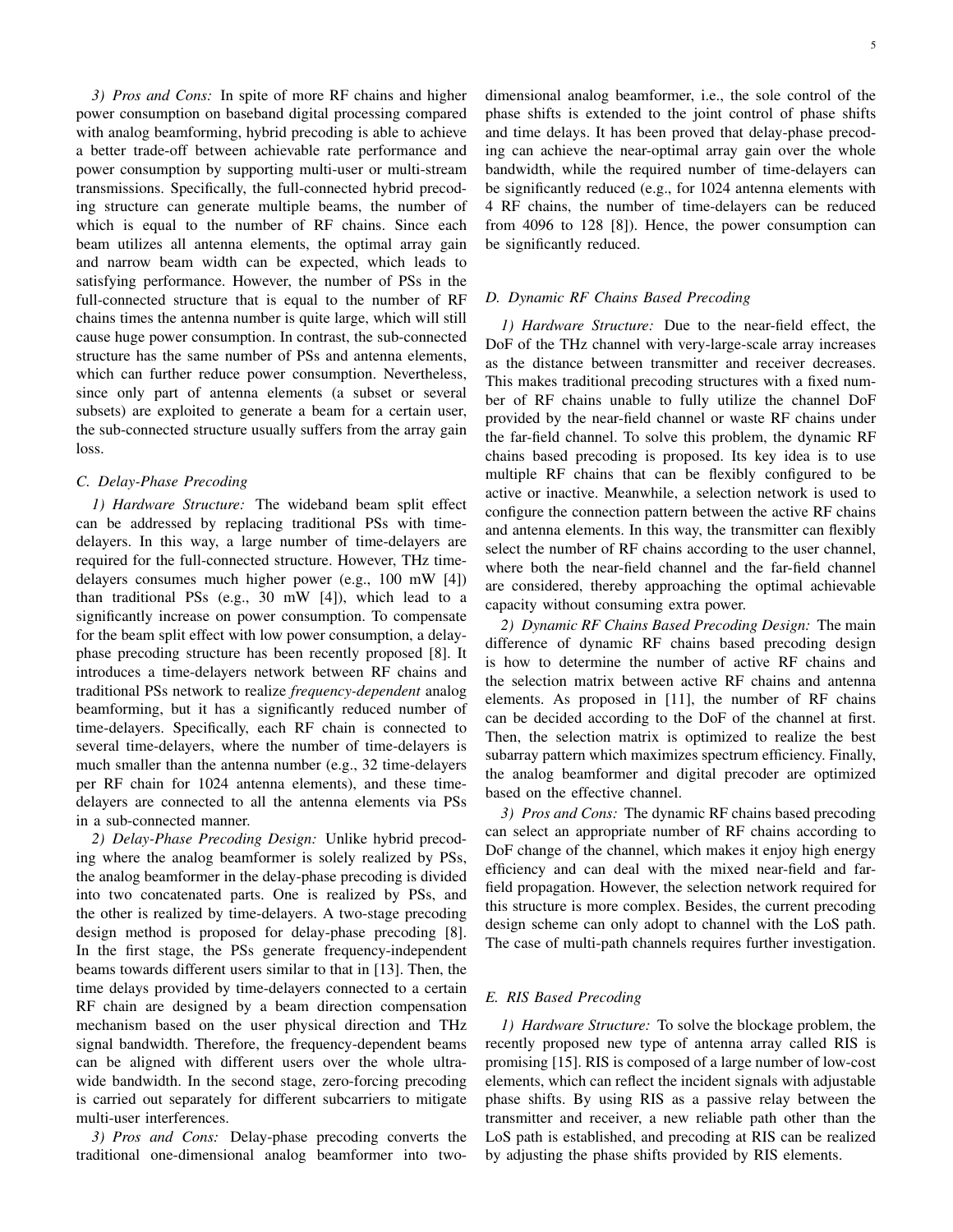*2) RIS Based Precoding Design:* It is required to jointly design precoder at the transmitter and the RIS in RIS based precoding. This joint precoder design can be separated by designing precoder at the RIS to maximize the received power of the RIS supported path at first, and then designing the precoder at the transmitter to maximize the achievable rate. While, it is better to jointly optimize these two precoders by using an alternating optimization algorithm to realize different design goals, such as maximizing signal-to-interference-plusnoise ratio, minimizing transmit power, and maximizing the energy efficiency [15].

*3) Pros and Cons:* RIS based precoding can deal with the blockage problem in THz communications, which can realize reliable service without the LoS path. Thanks to the lowcost and low-power properties of RIS elements, the energy efficiency of RIS based precoding is usually high. However, a large number of RIS elements together with a large number of antenna elements at the transmitter results in huge computation complexity and channel acquisition overhead, which is an inevitable problem for RIS based precoding in practice.

#### IV. PERFORMANCE COMPARISON

We provide simulation results of different precoding techniques. We consider a single-cell multi-user THz system with carrier frequency 350 GHz and 1024-element uniform linear array at the transmitter serving several single-antenna users. The THz ray-based channel model [14] with a single LoS path is considered. The number of RF chains is equal to the user number. The number of time-delayers (TDs) in delayphase precoding is 32. Two-stage precoding methods [4], [8], [13] are carried out for hybrid precoding with phase-shifters (PSs) and TDs. For a fair comparison, we consider the RIS is employed near the transmitter and each element of the RIS can realize a 2-bit phase-shift [15]. Besides, the transmitted power is set to be 2 W [2]. The power of baseband processing, RF chain, PS, TD, and RIS element is set as 250 mW, 305.8 mW, 30 mW, 100 mW and 10 mW [4], [12], [15]. We consider the RF chain is composed of a 136 mW CMOS DAC [10], a 110 mW GaN mHEMT based mixer, a 16.8 mW CMOS oscillator, and a 43 mW SiGe HBT based low pass filter[4].

We can observe from Fig. 4 that the hybrid precoding structures with PSs and RIS based precoding suffer from severe achievable sum-rate loss compared with the optimal full-digital precoding. This is because they cannot deal with the beam split effect. Since severe beam split effect occurs due to the narrower beam generated by more antenna number, the fullconnected structure achieves even worse performance compared by sub-connected structure with PSs. By contrary, with the help of TDs, hybrid precoding structure using TDs can achieve better performance. Moreover, although the number of TDs is quite small, the delay-phase precoding can also achieve the near-optimal performance, which outperforms the subconnected hybrid precoding with TDs by about 5 dB. The RIS based precoding enjoys the highest energy efficiency because of the use of low-power-consumption elements. Besides, the sub-connected structure enjoys higher energy efficiency than the full-connected structure. This is because the number of



Fig. 4. Achievable sum rate and energy efficiency for far-field scenario with bandwidth 20 GHz and transmission distance 200 m. The number of users in achievable sum rate performance is 4.

PSs or TDs in sub-connected structure is fixed as the number of users grows.

We can observe from Fig. 5 that the dynamic RF chains based precoding can realize the near-optimal achievable sumrate performance in the near-field scenario. Since the dynamic RF chains based precoding considers the near-field propagation characteristics, it also outperforms the full-connected and sub-connected hybrid precoding. On the other hand, the subconnected hybrid precoding structure still enjoys the highest energy-efficiency performance due to utilizing smaller number of PSs. Besides, the dynamic RF chains based precoding achieves higher energy-efficiency than the full-connected hybrid precoding structure.

#### V. OPEN ISSUES AND RESEARCH OPPORTUNITIES

In this section, we point out several open issues for THz precoding to empower future 6G networks, and the corresponding research opportunities are also discussed.

#### *A. Hardware Impairments*

Existing THz precoding studies are mainly based on the ideal hardware assumption. However, the actual performance of THz precoding will be degraded by inevitable hardware impairments [3], such as the non-linearity of power amplifier, In-phase/Quadrature imbalance, and so on. Therefore, accurate THz hardware impairments model, exact performance analysis, and the corresponding precoding calibration designs are still open problems to be investigated.

#### *B. Lower Power Consumption*

Although the representative THz precoding techniques discussed in this article can relieve the huge power consumption, they still consume a large amount of power. Therefore, further reduction of the power consumption is expected, such as using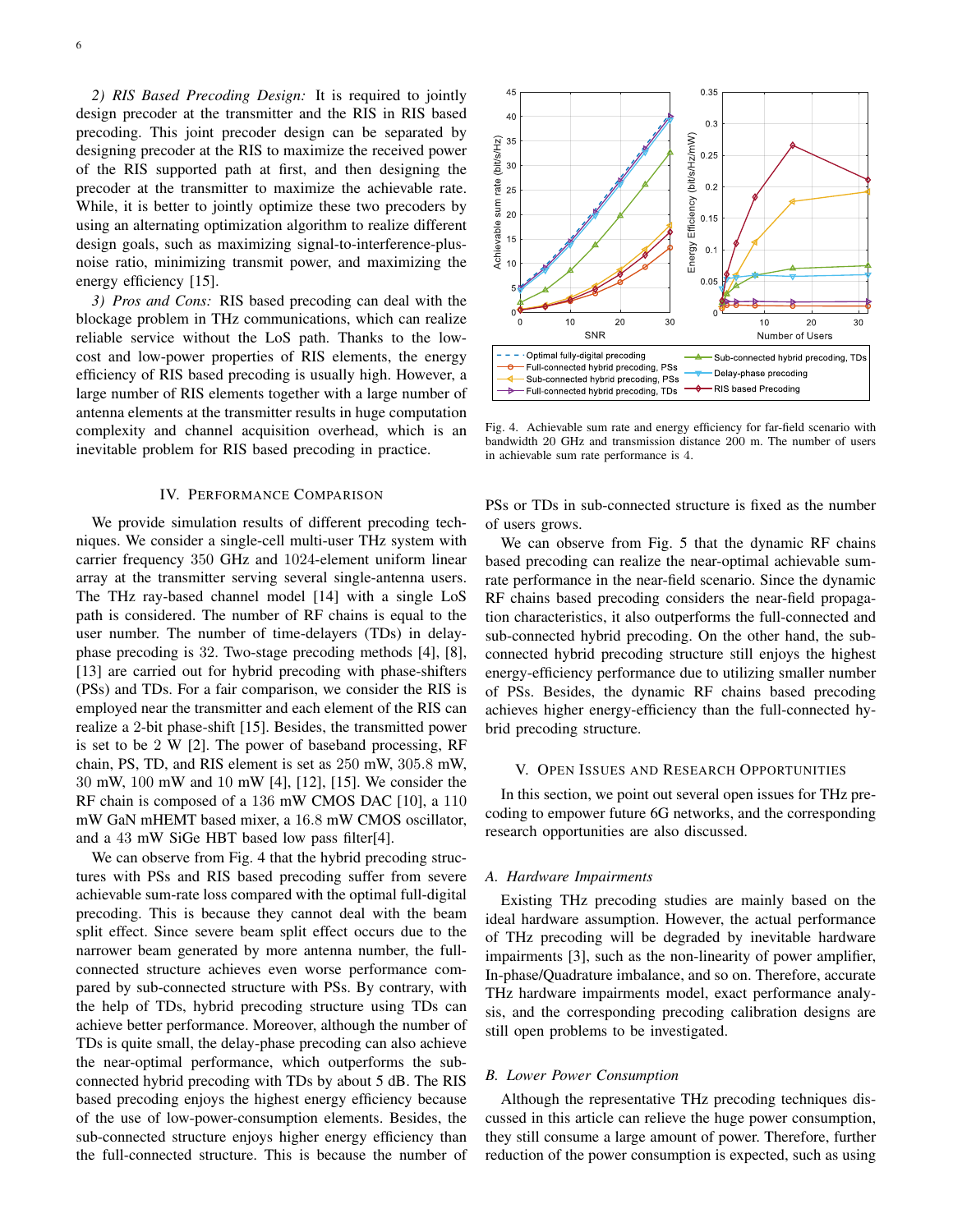

Fig. 5. Achievable sum rate and energy efficiency for near-field scenario with bandwidth 1 GHz and transmission distance 30 m. The number of users in achievable sum rate performance is 4.

low-resolution ADC/DAC, low-resolution PSs or RIS [15]. The THz precoding design based on these low-power analog components requires further investigation from both hardware design and signal processing perspectives.

#### *C. Channel State Information Acquisition*

Accurate channel state information (CSI) is essential for THz precoding [14]. However, huge-dimensional channel due to wide bandwidth and a large number of antennas makes THz systems suffer from huge CSI acquisition overhead. How to realize low-overhead and high-accuracy CSI acquisition is a major challenge of efficient THz precoding.

### *D. User Mobility*

Due to the very narrow beams in THz systems, the optimal precoder will vary fast when users are moving [8]. Therefore, efficient channel tracking schemes which can quickly calibrate the precoder and guarantee continuous service are vital. A simultaneous multi-beam based user tracking scheme is proposed with slow user movement [8]. While, more research is still required to cope with higher user mobility.

#### *E. Integrated Sensing and Communication*

The high spatial and temporal resolution of the THz signal makes it suitable for sensing. Hence, THz integrated sensing and communication is considered as an important technique of 6G [1]. However, for beamforming design, a stable narrow beam needs to be provided to support communication, and fast scanning beams are required to support sensing. This conflict makes the beamforming design of THz integrated sensing and communication quite challenging.

# *F. Other issues*

There are some other open issues for THz precoding, such as the accurate THz channel model, the complex design of

very large THz antenna array, the low-power design of THz analog components, etc., which require further investigation in the near future.

#### VI. CONCLUSIONS

In this article, we systematically investigated the dominant THz precoding techniques for future 6G networks. We revealed the key challenges for THz precoding, and compared five representative THz precoding techniques. Specifically, analog beamforming has the simplest hardware structure. Hybrid precoding achieves a better tradeoff between performance and power consumption. Delay-phase precoding, dynamic RF chains based precoding, and RIS based precoding can solve the challenges of beam split, mixed near-field and far-field propagation, and blockage. Finally, we identified several future research opportunities for THz precoding.

#### **REFERENCES**

- [1] Z. Chen, C. Han, Y. Wu, L. Li, C. Huang, Z. Zhang, G. Wang, and W. Tong, "Terahertz wireless communications for 2030 and beyond: A cutting-edge frontier," *IEEE Commun. Mag.*, vol. 59, no. 11, pp. 66–72, Nov. 2021.
- [2] X. Gao, L. Dai, S. Han, C. L. I, and R. W. Heath, "Energy-efficient hybrid analog and digital precoding for mmwave MIMO systems with large antenna arrays," *IEEE J. Sel. Areas Commun.*, vol. 34, no. 4, pp. 998–1009, Apr. 2016.
- [3] T. S. Rappaport, Y. Xing, O. Kanhere, S. Ju, A. Madanayake, S. Mandal, A. Alkhateeb, and G. C. Trichopoulos, "Wireless communications and applications above 100 GHz: Opportunities and challenges for 6G and beyond," *IEEE Access*, vol. 7, pp. 78 729–78 757, Jun. 2019.
- [4] S. A. Busari, K. M. S. Huq, S. Mumtaz, J. Rodriguez, Y. Fang, D. C. Sicker, S. Al-Rubaye, and A. Tsourdos, "Generalized hybrid beamforming for vehicular connectivity using THz massive MIMO," *IEEE Trans. Veh. Technol.*, vol. 68, no. 9, pp. 8372–8383, 2019.
- [5] H. Sarieddeen, M.-S. Alouini, and T. Y. Al-Naffouri, "An overview of signal processing techniques for terahertz communications," *Proceedings of the IEEE*, vol. 109, no. 10, pp. 1628–1665, Oct. 2021.
- [6] D. Headland, Y. Monnai, D. Abbott, C. Fumeaux, and W. Withayachumnankul, "Tutorial: Terahertz beamforming, from concepts to realizations," *APL Photonics*, vol. 3, no. 5, pp. 51-101, Feb. 2018.
- [7] J. M. Jornet and I. F. Akyildiz, "Channel modeling and capacity analysis for electromagnetic wireless nanonetworks in the terahertz band," *IEEE Trans. Wireless Commun.*, vol. 10, no. 10, pp. 3211–3221, Aug. 2011.
- [8] J. Tan and L. Dai, "Wideband beam tracking in THz massive MIMO systems," *IEEE J. Sel. Areas Commun.*, vol. 39, no. 6, pp. 1693–1710, Jun. 2021.
- [9] X. Li, W. Chen, P. Zhou, Y. Wang, F. Huang, S. Li, J. Chen, and Z. Feng, "A 250-310 GHz power amplifier with 15-dB peak gain in 130 nm SiGe BiCMOS process for terahertz wireless system," *IEEE Trans. THz Sci. Technol.*, vol. 12, no. 1, pp. 1–12, Jul. 2022.
- [10] F. Buchali, "Beyond 1 Tbit/s transmission using high-speed DACs and analog multiplexing," in *Proc. Optical Fiber Communications Conference and Exhibition (OFC'21)*, San Francisco, USA, 2021, pp. 1–56.
- [11] Z. Wu, M. Cui, Z. Zhang, and L. Dai, "Distance-aware precoding for near-field capacity improvement," *arxiv preprint arXiv: 2112.14598*, pp. 1–12, Dec. 2021.
- [12] E. Ghaderi, A. Sivadhasan Ramani, A. A. Rahimi, D. Heo, S. Shekhar, and S. Gupta, "An integrated discrete-time delay-compensating technique for large-array beamformers," *IEEE Trans. on Circuits and Syst. I: Reg. Papers*, vol. 66, no. 9, pp. 3296–3306, 2019.
- [13] A. Alkhateeb, G. Leus, and R. W. Heath, "Limited feedback hybrid precoding for multi-user millimeter wave systems," *IEEE Trans. Wireless Commun.*, vol. 14, no. 11, pp. 6481–6494, Nov. 2015.
- [14] R. Zhang, W. Hao, G. Sun, and S. Yang, "Hybrid precoding design for wideband THz massive MIMO-OFDM systems with beam squint," *IEEE Syst. J.*, pp. 1–4, 2020.
- [15] C. Huang, Z. Yang, G. C. Alexandropoulos, K. Xiong, L. Wei, C. Yuen, Z. Zhang, and M. Debbah, "Multi-hop RIS-empowered terahertz communications: A DRL-based hybrid beamforming design," *IEEE J. Sel. Areas Commun.*, vol. 39, no. 6, pp. 1663–1677, Jun. 2021.